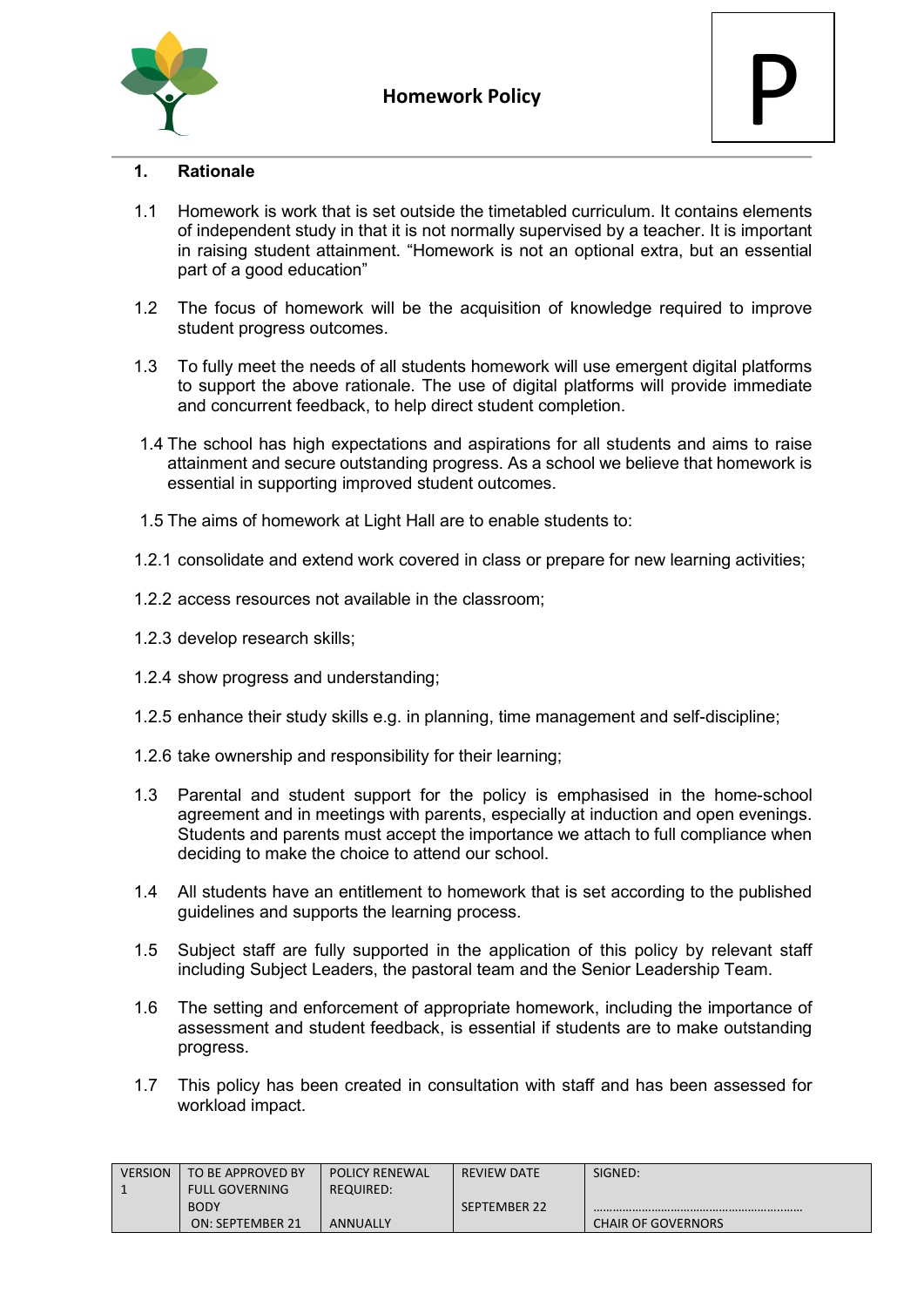

## **2. Responsibilities and Expectations of Students**

- 2.1 At Light Hall, it is the responsibility of the student to:
- 2.1.1 Listen to homework instructions in class;
- 2.1.2 Access homework set daily through the ClassCharts website.
- 2.1.3 Ensure that homework is completed to the best of their ability and handed in (in most cases digitally) to meet the deadlines set.
- 2.1.4 Where appropriate ensure that they indicate which pieces of work are homework tasks in their books with a h/w notation next to the title
- 2.1.5 Use their homework timetable to help them manage their time
- 2.1.6 Inform their subject teacher of any difficulties they may be experiencing with the completion of homework
- 2.2 Expectations of time taken to complete homework
- 2.2.1 As a guide, at Key Stage 3 (Year7/8/9), students should expect to spend approximately 30 minutes a week working on each of their subjects. They should not expect to complete homework for drama, art or PE in this Key Stage.
- 2.2.2 At Key Stage 4 (Year 10/11), students should expect to spend up to an hour on each of their subjects per week. The timings for Key Stage 4 are there as a minimum guide, the length of time an individual spends working on homework in this Key Stage in a week may exceed these timings and will depend on the nature of the subjects chosen and the imminence of examination board submission deadlines and internal examinations.
- 2.3 Support provided for students
- 2.3.1 All students are issued with a homework timetable at the start of the academic year. The homework timetable is personalised to their curriculum timetable and is there to guide them in organising their work and planning their time each week. Parents/carers are also able to access the ClassCharts software to monitor homework set for their child. Any concerns should be shared with the Pastoral Manager in the first instance.
- 2.3.2 Light Hall is very aware that not all students have appropriate resources, support or even suitable areas at home to work and for this reason support for students to complete homework will be provided. Students are able to access IT facilities outside of normal lesson time in the school library.
- 2.3.3 For some students, particularly those with additional needs such as ASD, homework will be clearly defined in terms of task and time. Allowances will be made for students with processing and literacy difficulties to ensure that the setting of homework is fair and equal.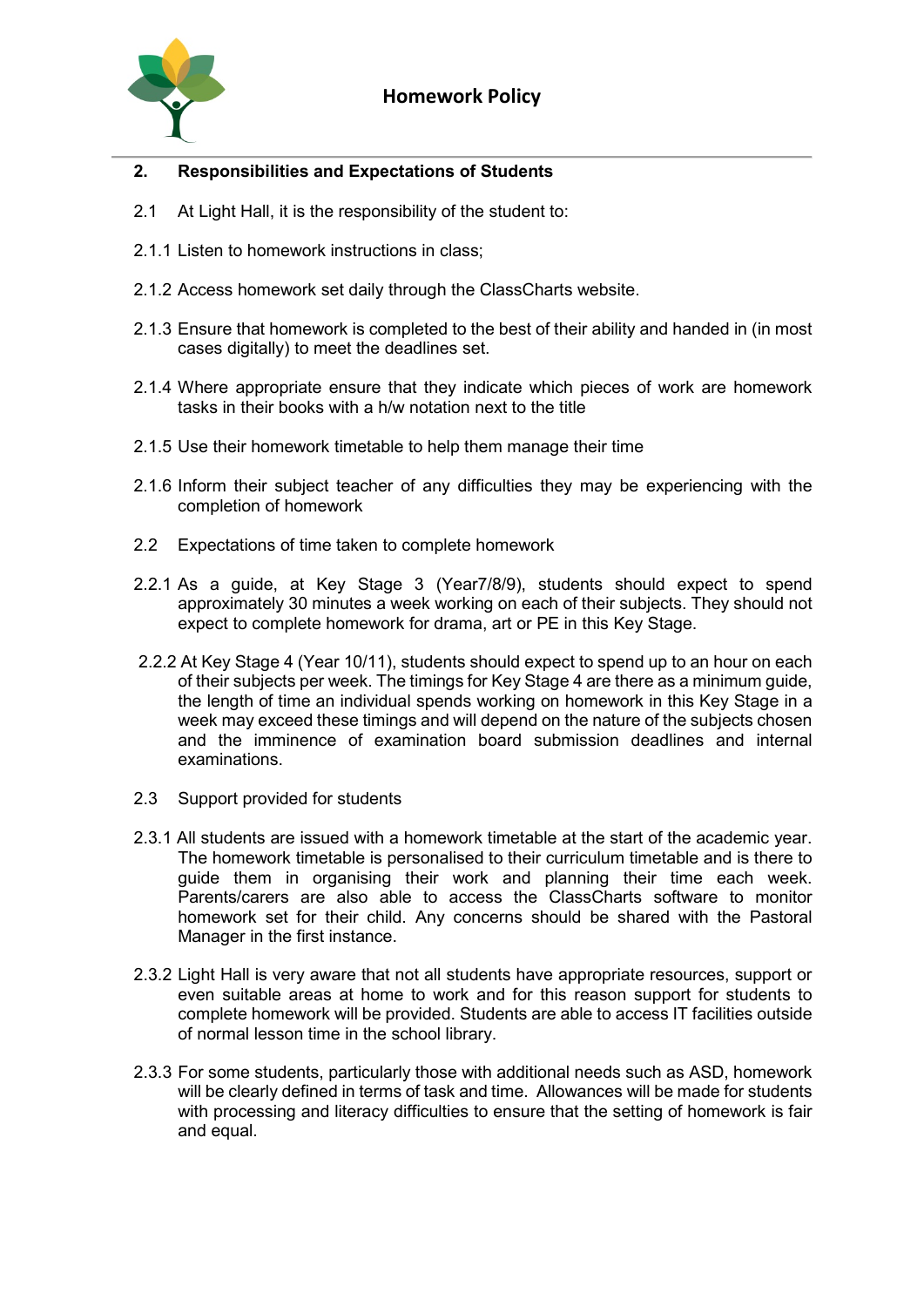

## **3 Guidelines for Teachers**

- 3.1 The focus of homework will be to support the acquisition of knowledge required to improve student progress outcomes.
- 3.2 For homework to be effective it needs to be stimulating and challenging, whilst being supported through the quality of teaching and learning in the classroom. The setting of homework and this policy should not be seen in isolation, but as part of the whole of the educational experience we provide for our students at Light Hall.
- 3.3 As homework is an integral aspect of all subject's curriculum plans, all completed homework tasks will have appropriate feedback provided. This will take varied forms, for example (but not exhaustive) feedback may be; through virtual platforms, selfassessment, peer assessment or class teacher assessment. This will be different in different subjects, and across different homework tasks.
- 3.4 Homework tasks should be a carefully planned and an integral part of a scheme of learning. It should not be seen as an "add-on". Homework tasks should be clearly identified in the subject's long term plan (LTP). This ensures that homework is purposeful, sequential and linked to in school learning.
- 3.5 Homework should match the needs and abilities of all students.
- 3.6 With the introduction of 'content/knowledge' driven specifications in GCSE examinations, homework should promote regular opportunities for consolidation and rote learning of facts to support student recall over time. (Year7/8/9) This homework should be followed by an ongoing programme of 'low stakes' testing focusing on knowledge recall. 'Knowledge Mats' across all subjects will provide the content for this homework.
- 3.7 A balanced and effective homework schedule will include:
- 3.7.1 In KS3 homework will follow the format of one week of 'virtual' / internet-based learning tasks (such as SENECA), and one week of 'physical' homework. This homework will be a Low Stakes Test (LST) / Learning Mat. This will be shared with students, at a subject teacher level.
- 3.7.2 In KS4, in most subjects, all homework will be set through digital / virtual platforms. Where this is not the case, specific subjects will share with students the homework format plan.
- 3.7.3 Tasks which provide students with the opportunities to apply new knowledge, review, revise and reinforce newly acquired skills, memorisation of tables, spelling words, researching topics for a unit of work, information about a current topic in preparation for an assessment, practising words or phrases learned in a language other than English, reading for pleasure, essay writing;
- 3.7.4 Tasks which provide opportunities for students to gain background information on a unit of study so that they are better prepared for future lessons, such as background reading, reading e.g. English text for class
- 3.8 When setting homework, teachers should be mindful of the slots allocated to their subject on the students' homework timetable and the time guidelines for their subjects. Students in Key Stage 3 have the equivalent of one 30-minute slot per week for all subjects with the exception of Art, Drama and PE where homework is not